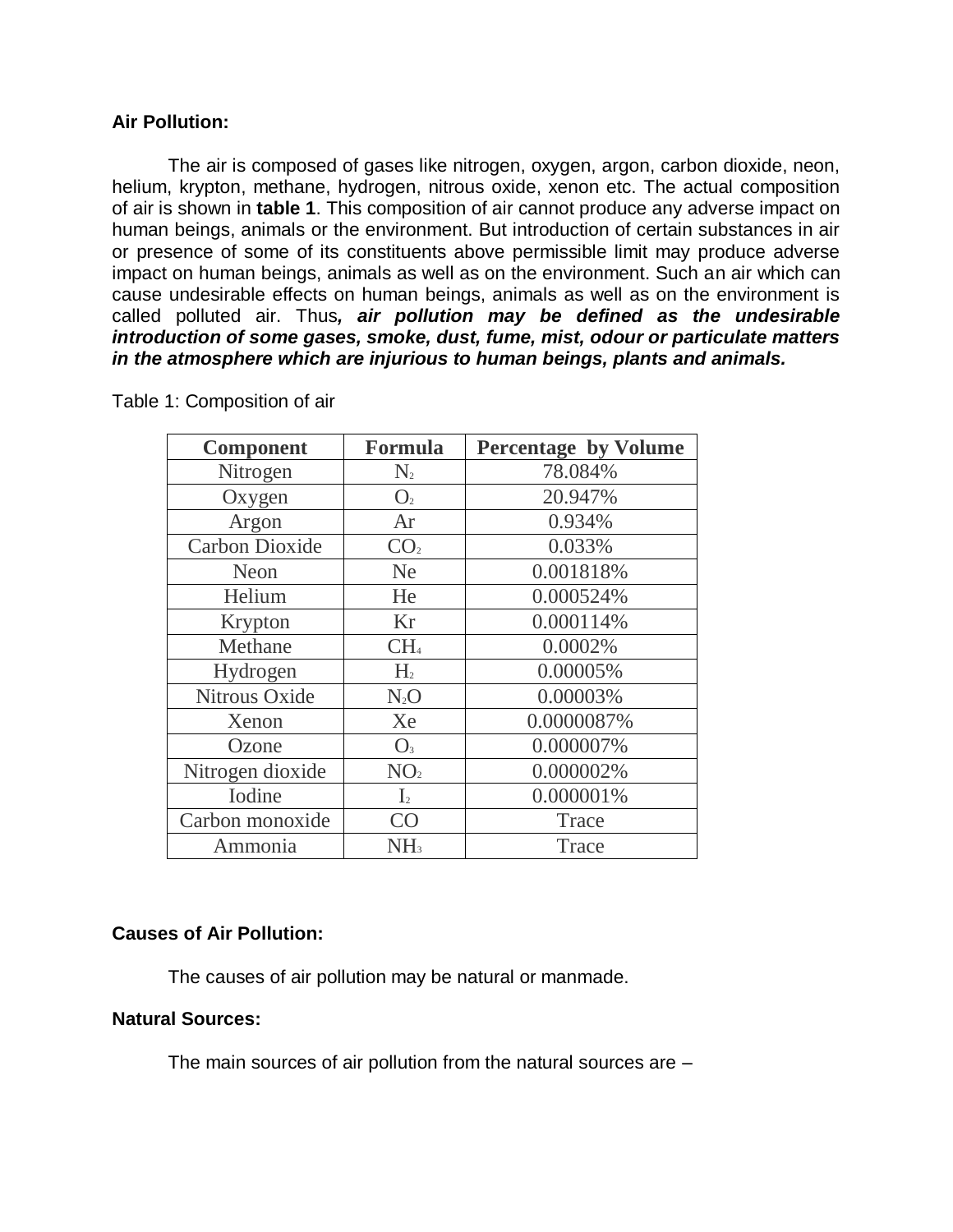**Volcanic Eruptions**: The main gases that are erupted during volcanic eruptions that contribute towards air pollution are carbon dioxide  $(CO_2)$ , sulfur dioxide  $(SO_2)$ , nitrogen oxides ( $NO<sub>x</sub>$ ) and some more gases that are released in lesser amounts.

## **Forest Fires:**

The main gas that is released during forest fires is carbon dioxide  $(CO<sub>2</sub>)$ .



### **Sea Salt Sprays:**

The main composition of sea salt sprays (also called Sea salt aerosols) is sodium chloride (NaCl).It is a natural nutrient for all living things, including plants. But in large quantities, it is toxic to plants. In the coastal areas the salt is sprayed into the air and when such air comes in contact with the plants, the salt accumulates on leaves and causes burning of the plants and plant death due to disruptions in photosynthesis and metabolic processes.

### **Pollen Grains:**

Pollen grains are natural ingredients that help plants during their reproduction. The pollen grains are taken to a long distance by the wind and help it to germinate at that place. While breathing various pollutants (toxic gases) along with the pollen grains enter inside our body and start bombarding from inside. Although our immune system is supposed to fight with unknown objects or infections, is unable to differentiate between natural pollen grains and other toxic substances and some of our organs get allergic to the pollen grains and hence air become polluted by the pollen grains.

Moreover, some more natural sources that contribute towards air pollution are biological decay, photochemical oxidation of terpenes, marshes etc.

# **Manmade Sources:**

Manmade sources of air pollution includes

# **1. Industrialization**:

Manufacturing industries release a huge amount of carbon monoxide (CO), carbon dioxide  $(CO<sub>2</sub>)$ , hydrocarbons, oxides of sulphur  $(SOx)$ , oxides of nitrogen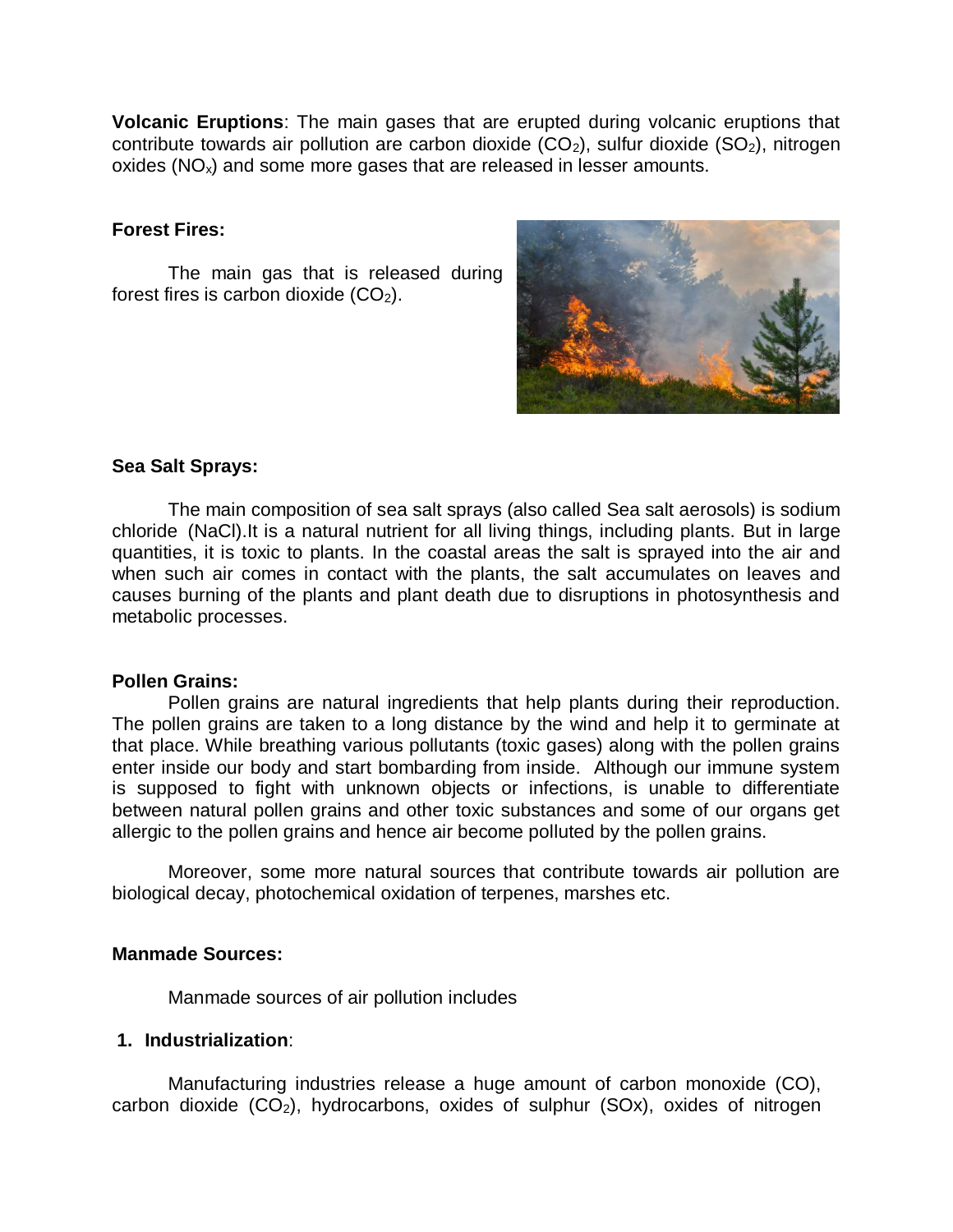(NOx), various organic compounds, chemicals into the air thereby depleting the quality of air. The cement factories emit dust particles which is potential health hazard.

### **2. Agricultural Activities**:

Due to the use of fertilizers, insecticides, pesticide etc , various gases like ammonia (NH<sub>3</sub>), oxides of nitrogen (NOx), oxides of sulphur (SO<sub>x</sub>), oxides of carbon (CO & CO<sub>2</sub>), hydrogen sulphide (H2S) and airborne particulate matter etc are introduced into the atmosphere thereby polluting air.

### **3**. **Vehicles emission**:

The emissions from automobiles, locomotives, aircraft etc. contribute a major portion towards the air pollution. The emissions from such vehicles include carbon monoxide (CO), carbon dioxide  $(CO_2)$ , unburnt hydrocarbons and various oxides of nitrogen (NOx).

### **4. Deforestation**:

Trees release water vapour into the air which controls atmospheric temperatures. Due to deforestation the amount of water vapour will be reduced in the atmosphere thereby increasing the atmospheric temperature. Moreover, trees use carbon dioxide (CO2) during the process of photosynthesis, thereby lowering the amount of carbon dioxide  $(CO_2)$  in air. Due to deforestation the amount of carbon dioxide  $(CO_2)$  will be increased in the atmosphere thereby increasing the level of carbon dioxide  $(CO_2)$  in air and as a result the quality of air will be deteriorated.

### **5. Brick kilns:**

For burning of bricks in the brick kilns mainly [biomass](http://ecoursesonline.iasri.res.in/mod/page/view.php?id=25802) or coal is used. Due to such burning huge amount of oxides of carbon like carbon monoxide (CO), carbon dioxide (CO<sub>2</sub>) etc, oxides of Sulphur (SO<sub>x</sub>), oxides of nitrogen (NO<sub>x</sub>), smoke, dust etc are released which contribute towards air pollution.

Moreover, burning of garbage, mining operations etc also contribute towards air pollution.

### **Types of air pollutants :**

Air pollutants can broadly classified into two types on the basis of their origin